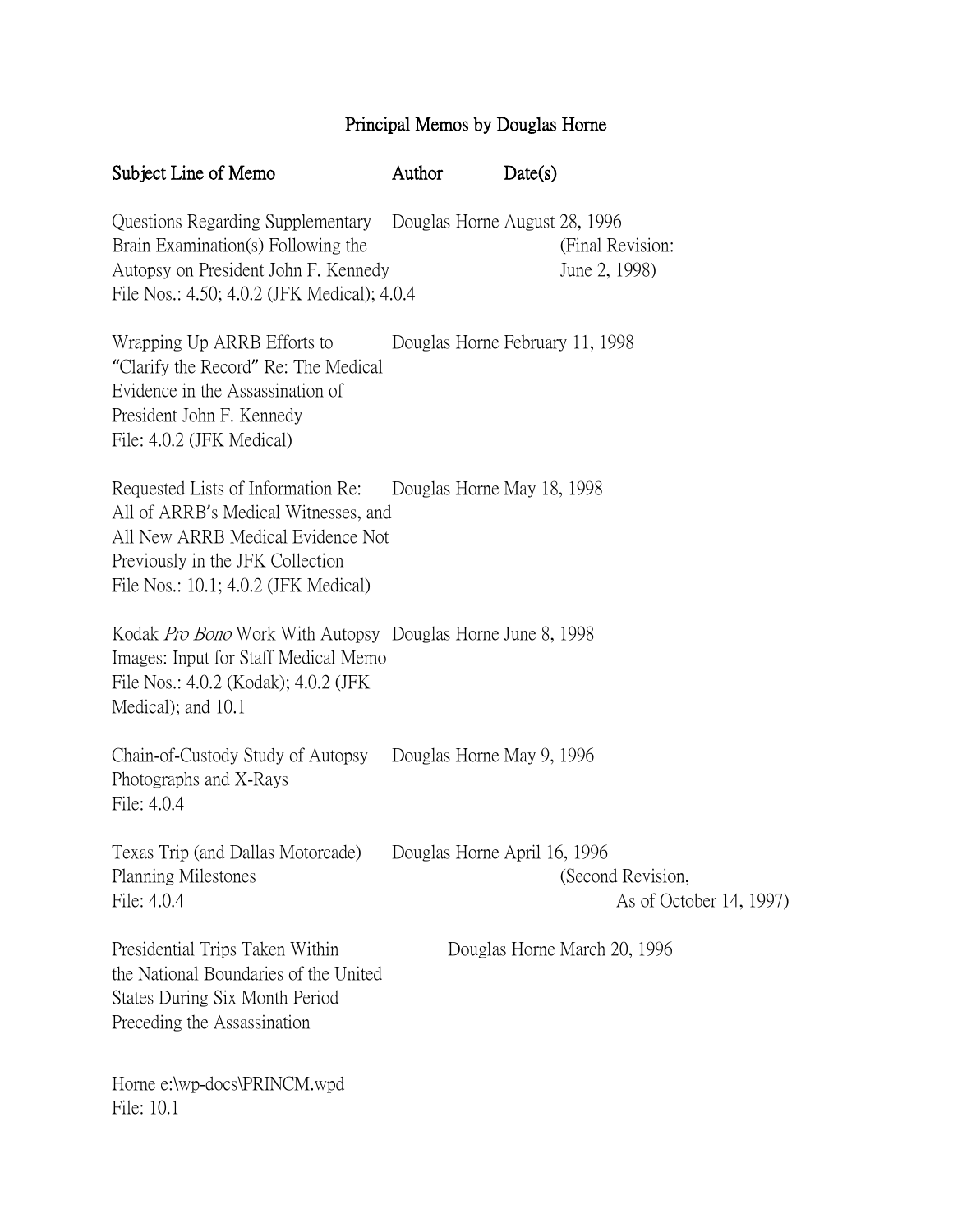File: 4.0.4

| Chain-of-Custody Discrepancy<br>Re: Original Copy of President<br>John F. Kennedy's Autopsy Protocol<br>File: 4.0.2 (JFK Medical)                                                                   | Douglas Horne July 24, 1996    |                                 |
|-----------------------------------------------------------------------------------------------------------------------------------------------------------------------------------------------------|--------------------------------|---------------------------------|
| More on Chain-of-Custody<br>Discrepancy Re: Original Copy of<br>President John F. Kennedy's Autopsy<br>Protocol<br>File: 4.0.2 (JFK Medical)                                                        | Douglas Horne August 2, 1996   |                                 |
| Oswald's DD 1173 I.D. Card<br>File Nos.: 4.0.4; 4.50                                                                                                                                                | Douglas Horne August 7, 1996   | (Revised February)<br>20, 1997) |
| Examination of Zapruder Films<br>Held by National Archives<br>File: 4.0.2 (Zapruder Film)                                                                                                           | Douglas Horne August 2, 1996   |                                 |
| Examination of Zapruder Film<br>Original and Selected Copies at the<br>National Archives<br>File: 4.0.2 (Zapruder Film)                                                                             | Douglas Horne April 9, 1997    |                                 |
| Examination of Assassination Re-<br>enactment Films and Secret Service<br>Copies $1 \& 2$ of the Zapruder Film at the<br>National Archives on October 15, 1997<br>File: 4.0.2 (Photographic Issues) | Douglas Horne October 17, 1997 |                                 |
| Examination of LMH Company<br>Zapruder Films in the Office of<br>Jamie Silverberg on April 10, 1997<br>File: 4.0.2 (Zapruder Film)                                                                  | Douglas Horne April 15, 1997   |                                 |
| Horne e:\wp-docs\PRINCM.wpd<br>File: 10.1                                                                                                                                                           |                                |                                 |